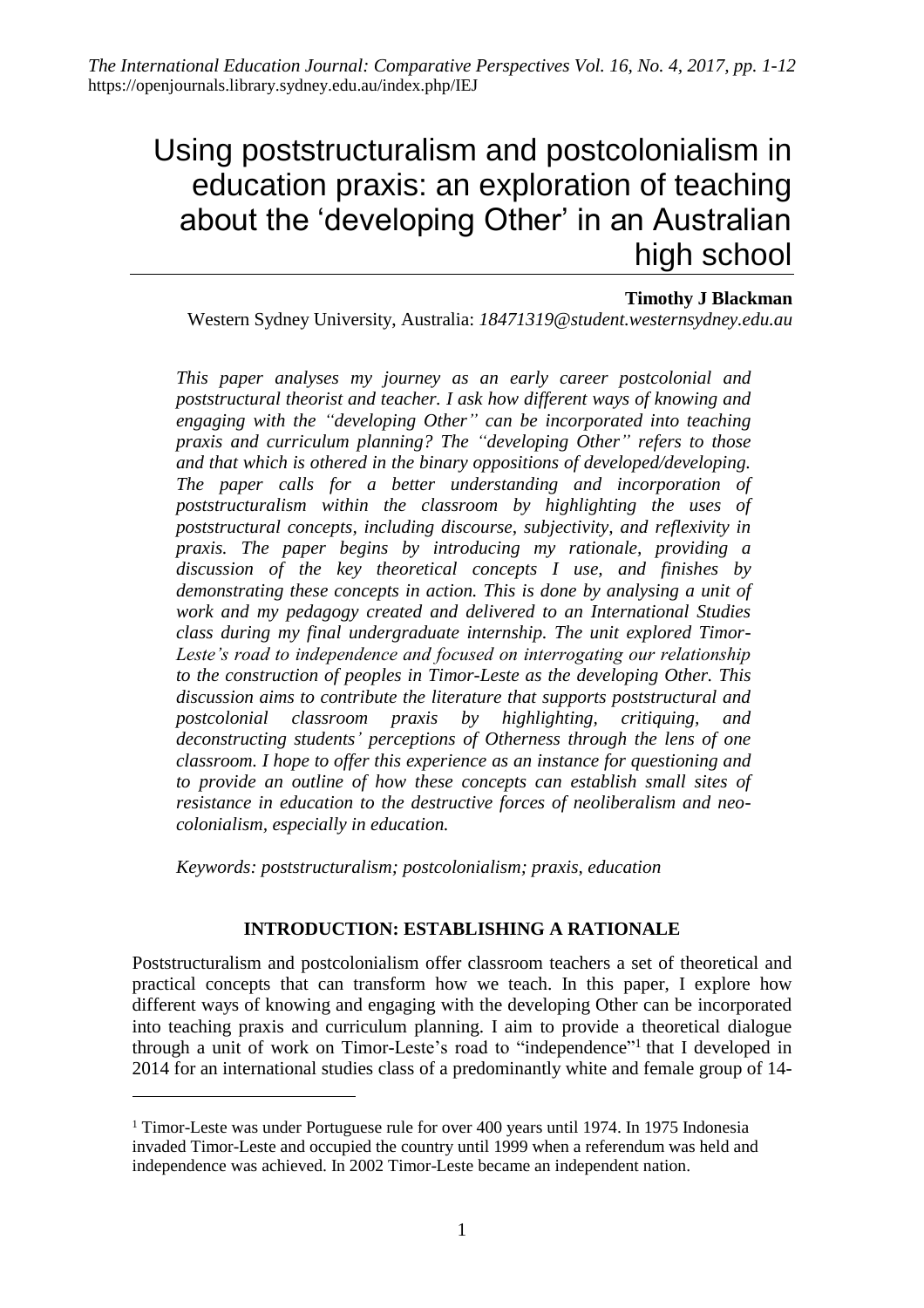15-year-old students studying at a selective performing arts public school. The school is in a metropolitan, broadly middle class community; I found the students to be active in issues of social justice.

Interrogating the main question of this paper occurred at the planning and implementation stages of the unit and directly after presenting a version of this paper at the 2014 Australia New Zealand Comparative and International Education Society (ANZCIES) conference. In preparing to deliver the unit I identified three pedagogical features that attempted to create a learning sequence and space that engaged with the "Other" in a tangled and disruptive way: identifying ethical spaces with students; the use of story sharing (through Aboriginal yarning circles); and deconstructing the language *we* use when talking about *them,* who are the subject of our inquiry. A recent trip to Timor-Leste stimulated a desire to further engage with these ideas and the original conference paper. I soon realised there was a lot of development as a teacher and academic in this time.

This example of praxis is offered at a time when alternatives and possibilities from a postcolonial lens are emerging in resistance to the dominance of neoliberalism in education and educational research globally (Goedl, 2016). My overarching recommendations as a result of my reflexive analysis lie in the need for a greater sense of praxis amongst teachers and the benefits of critique and deconstruction in classrooms with a focus on the production of ethical spaces of inquiry.

In addressing the belief in an opposition between theory and practice, Spivak (1988) argues: "the production of theory is also a practice; the opposition between abstract 'pure' theory and concrete 'applied' practice is too quick and easy" (p. 70). I looked to the concept of praxis to work against the opposition Spivak describes. Guattari (2000) illustrates praxis as actions and practices of experimentation rather than philosophical speculation. Kemmis (2012) provides an extensive definition of praxis from which I take the following key points: history-making action, in the beneficial interest of those involved and of human kind, which is morally committed and tradition informed, with a long-term perspective on the work we educators do. Achieving this definition of praxis requires an engagement in reflexive and (de)constructive dialogue.

In being reflexive to our practice as teachers, we engage in praxis and maintain commitment to the beneficial interest of education, a powerful rebuttal of neoliberal education policy.<sup>2</sup> The question of what is in the "beneficial" interest of those involved and human kind is problematic and contestable. In navigating my own understanding of this issue, I draw on Kemmis's (2012) belief that educational praxis is to achieve "Living well  $\ldots$  in a world worth living in" (p. 895).

I chose to use Timor-Leste's story as my unit of work for an International Studies class because of my personal connection with a school in Timor-Leste. I visited the school multiple times in the past for short teaching trips and finally accepted a permanent teaching position in 2018. I hold strong convictions that there are stories that need to be explored by Australian school students about the history between the two countries: Timor-Leste and Australia. Despite their extremely connected history, their stories and

1

<sup>&</sup>lt;sup>2</sup> I come from the position that neoliberal policy which includes the commercialization and commodification of education is not the way forward for equitable access to education. Neoliberalism seeks to apply free market principals to social goods such as education which reduces the ability for education to work for social justice and societal equality.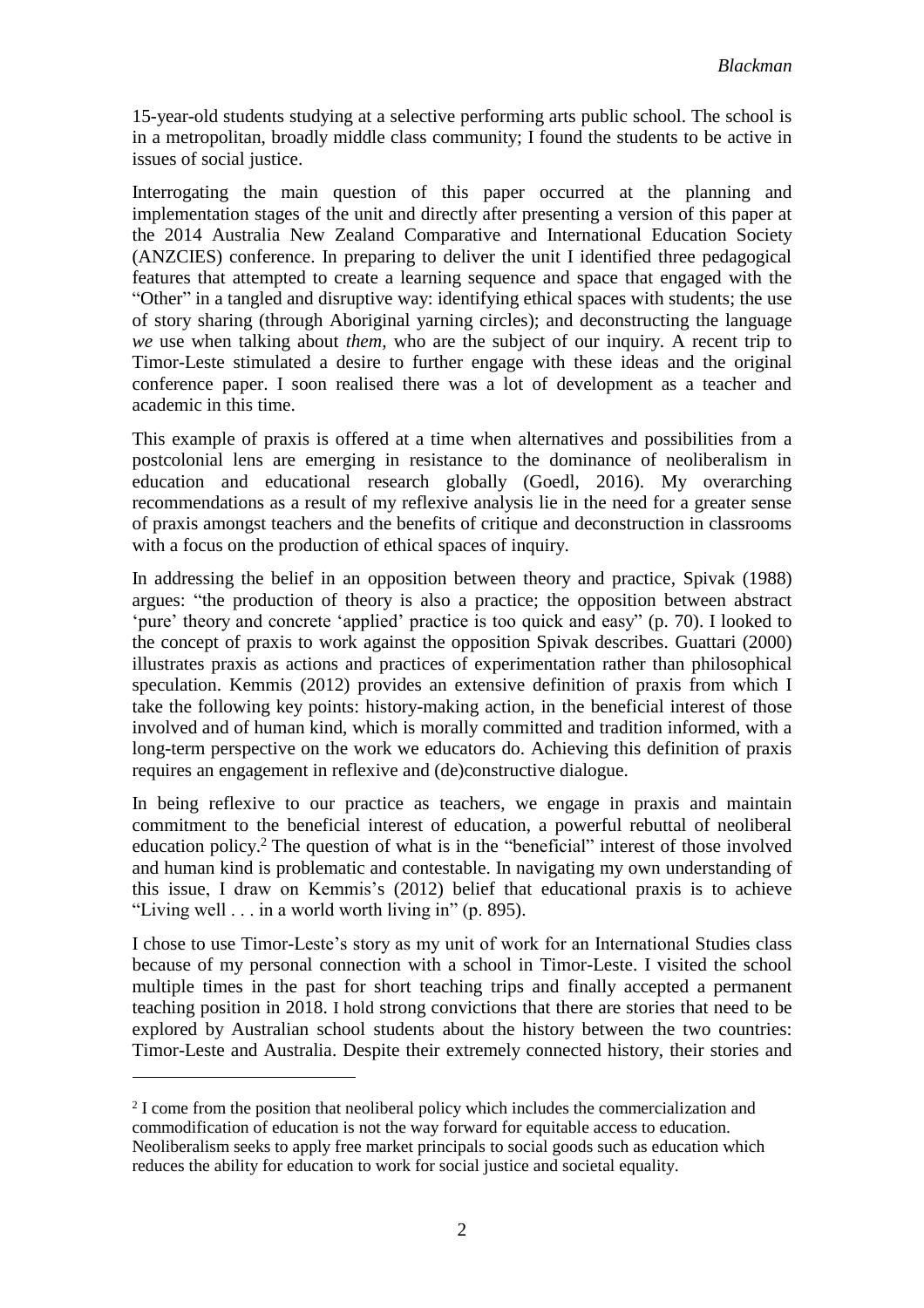histories are mute in the Australian curriculum.<sup>3</sup> Teaching International Studies presented me with an opportunity to write and deliver a program that aimed to align generic outcomes around cultural understanding. It was a rare opportunity of content freedom that also allowed me to work with the theoretical toolbox I had been interacting with in the academic space.

# **A THEORETICAL BASIS: EXPLORING POSTSTRUCTURALISM AND POSTCOLONIALISM**

In this section, I aim to illustrate and highlight the key theoretical concepts, or toolkit, that I tried to put to work in my classroom. This section is structured as separate from the "at work" section below to show the process of an early career teacher who goes from the university space—often theoretical in its course nature—into one of my first classrooms. A divide between theory and practice occurs all to often when teachers and university students come to believe that the theory and knowledge taught at university cannot be applied in; such a belief results from technical training and "learning in the real world" discourses that plague the profession in Australia that are part of the neoliberal agenda in Education. Neoliberalism aims to quantify academic and teacher work against economic descriptors and output, undermining the theoretical nature of the teaching profession.

Poststructuralist theorists cite that a criticism of poststructuralism is the creation of inaction and a "theory" which renders relativists "immoral because they are incapable of action or commitment" (Laws & Davies, 2000, p. 205). However, an extensive body of literature supports the incorporation of poststructuralism into not only comparative education research but also teaching praxis (see Ninnes & Burnett, 2003). I found that, as an early career teacher, the concept of poststructuralism offers both the ability to critique current teaching practices or systems, and the opportunity to create new spaces of entanglement within the bodies, practices, materials, and discourses that construct my pedagogy; new in the sense of spaces that have been closed off, hidden, or othered and not newly created. With a postcolonial optic, an aim of my praxis is to expose, trouble, and call into question the cultural inequalities and the cruelties that create the worlds of my students and the worlds that exist in the content of our studies. To achieve such exposition, researchers generally apply theoretical concepts, such as Foucauldian discourse, subjectivity, binary opposites, cultural hybridity, and monolithic representation. Each of these theoretical concepts have an important role to play in the classroom in seeking out the discourses and binary opposites that are historically conditioned to construct the other as inferior.

Before detailing classroom discussions from my unit, I will briefly discuss the concept of discourse, which is a explored in both the poststructuralism and postcolonialism

<u>.</u>

<sup>&</sup>lt;sup>3</sup> The relationship dates back to WWII with Australian troops being deployed in Timor-Leste. During the Indonesian occupation (1975-99), consecutive Australian governments did not oppose the invasion and occupation (Hogg, 2000). In 1999 Australia lead a military taskforce (INTERFET) to restore peace after a Timor-Leste referendum for independence. Australia has been involved in subsequent UN peacekeeping operations and remains a strong aid supporter of Timor-Leste. At the same time, Australia and Timor-Leste are in negotiations over ownership of oil in the Timor Sea, a dispute which is still in negotiations in the International Court of Justice (Clarke, 2014)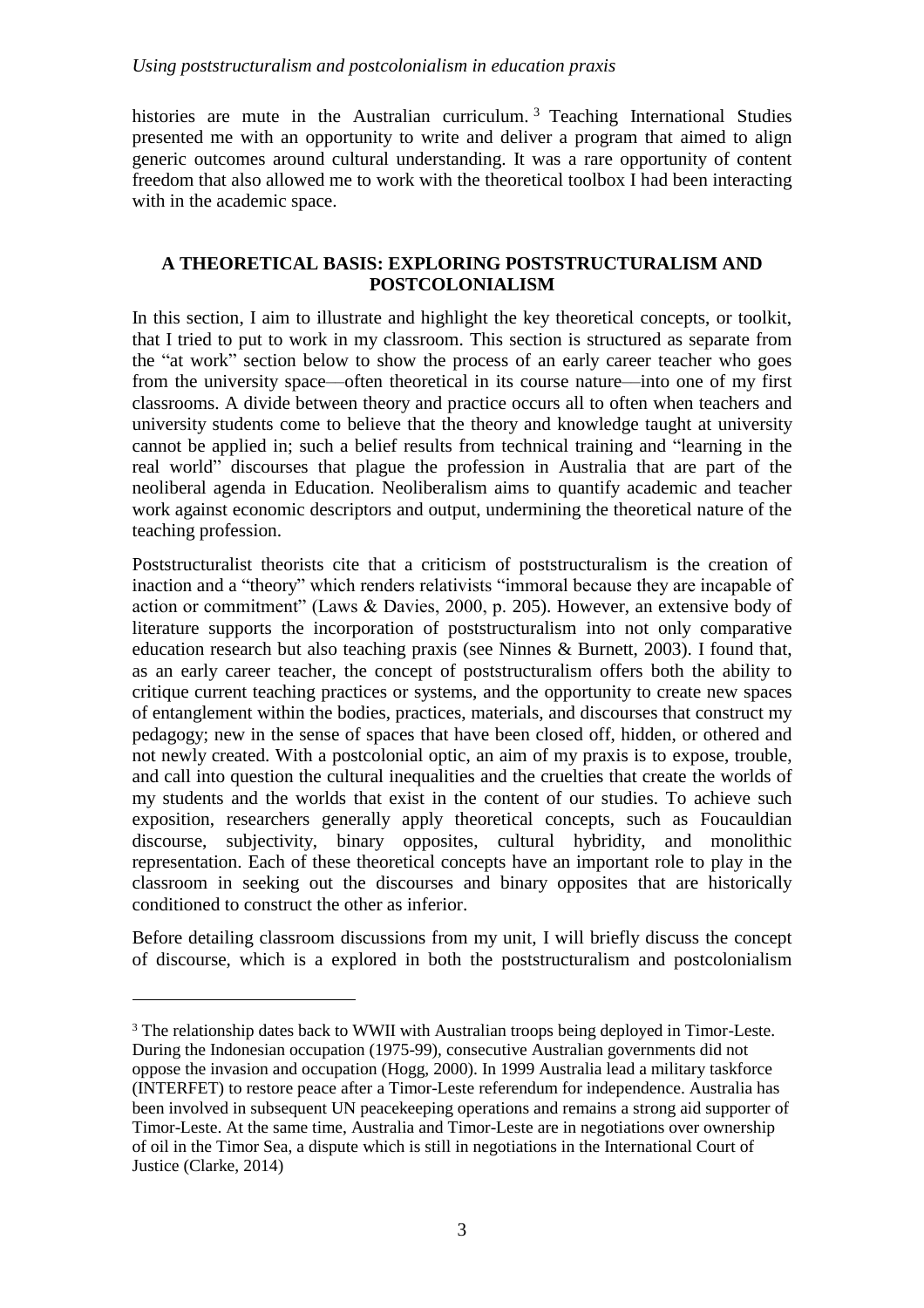theoretical frameworks and is key in the construction of my pedagogy. Discourse is understood as practices that systematically constitute the object of which they speak and therefore positions language as not only describing "worlds" but also creating and discursively constituting social realities (Foucault, 1972). This understanding allows us to view the present and the "way things are" as not inevitable or natural, but rather as historically conditioned phenomenon (Parkes, Gore, & Elsworth, 2010). With a Foucauldian optic, "we are looking for discursive operations, with 'a discourse' being a distinct way of making sense (and sense can be made through speaking, thinking, doing, feeling, enacting, etc.)" (Petersen, 2015, p. 64). The implication of understanding Foucauldian discourse is to focus on subjectivities which recognizes the role discourse plays in the formation and desires of bodies as subjects. Subjectivity is an ever-changing process by which we are discursively constituted by that which is around us . We begin to embody particular subjectivities in response to those discourses. By making visible the constitutive power of discourse and subjectivities, it is possible to create conditions that allow student agency in education. That is, rather than teachers creating social change and the possibilities of escape, they guide students towards "the capacity to recognize that constitution and to resist, subvert and change the discourses themselves through which one is being constituted" (Davies, 2004. p. 4). Through an ideas of the creation of a new space, the discourses are made visible and negotiated rather than taken for granted or hidden. If truth and reality are questioned—in this example by analysing colonialism––then we are led to the "problems *about knowledge itself,* for these analyses do not generally arise, and are not comfortably contained, within the knowledge structures in the global metropole" (Connell, 2014. p. 215).

The practice of reflexivity is an option available to educators to encourage discourse, subjects, and the construction of knowledge. It plays an important role in my praxis and in complicating realities and binary oppositions; it broadly forms the methodological approach to my discussion in this paper. Vrasti (2013) calls for "a level of theoretical literacy that will allow us to practice a rigorous (self-)examination of our deepest emotional and political investments" (p. 264). Reflexivity is a process of critique, awareness, and action that involves our understanding of ourselves and the other that constructs us.

There is an important distinction between reflecting on our praxis or being reflexive within it. Pillow (2003) references Elizabeth Chiseri-Strater's distinction between reflexivity and reflection stating: "to be reflective does not demand an 'other', while to be reflexive demands both an other and some self-conscious awareness of the process of self-scrutiny" (p. 177). Reflexivity is never simply an act of looking at the self of yesterday. The self of yesterday does not exist without the Other so can not be an act of sole reflection. Therefore, to be reflexive or the practice of reflexivity includes our engagement with the Other, be it our students or the subjects of our teaching content.

Situating reflexivity within poststructuralism causes the subject to becomes unknowable and multiple and, thus, caught up in a continuously shifting process (Pillow, 2003). Reflexivity is also a postcolonial process whereby one is looking for what is hidden or Othered through critique and the questioning of the process of knowledge production itself (Goedl, 2016). However, when reflexivity is constantly employed to demonstrate ones' self-awareness to provide a "cure for the problem of doing representation" (Pillow, 2003, p. 181) the broader purpose of reflexivity and ethical praxis is lost. To simply make our position or subjectivity transparent does not render that position unproblematic (Spivak, 1988). If our subjectivities are in a state of change through the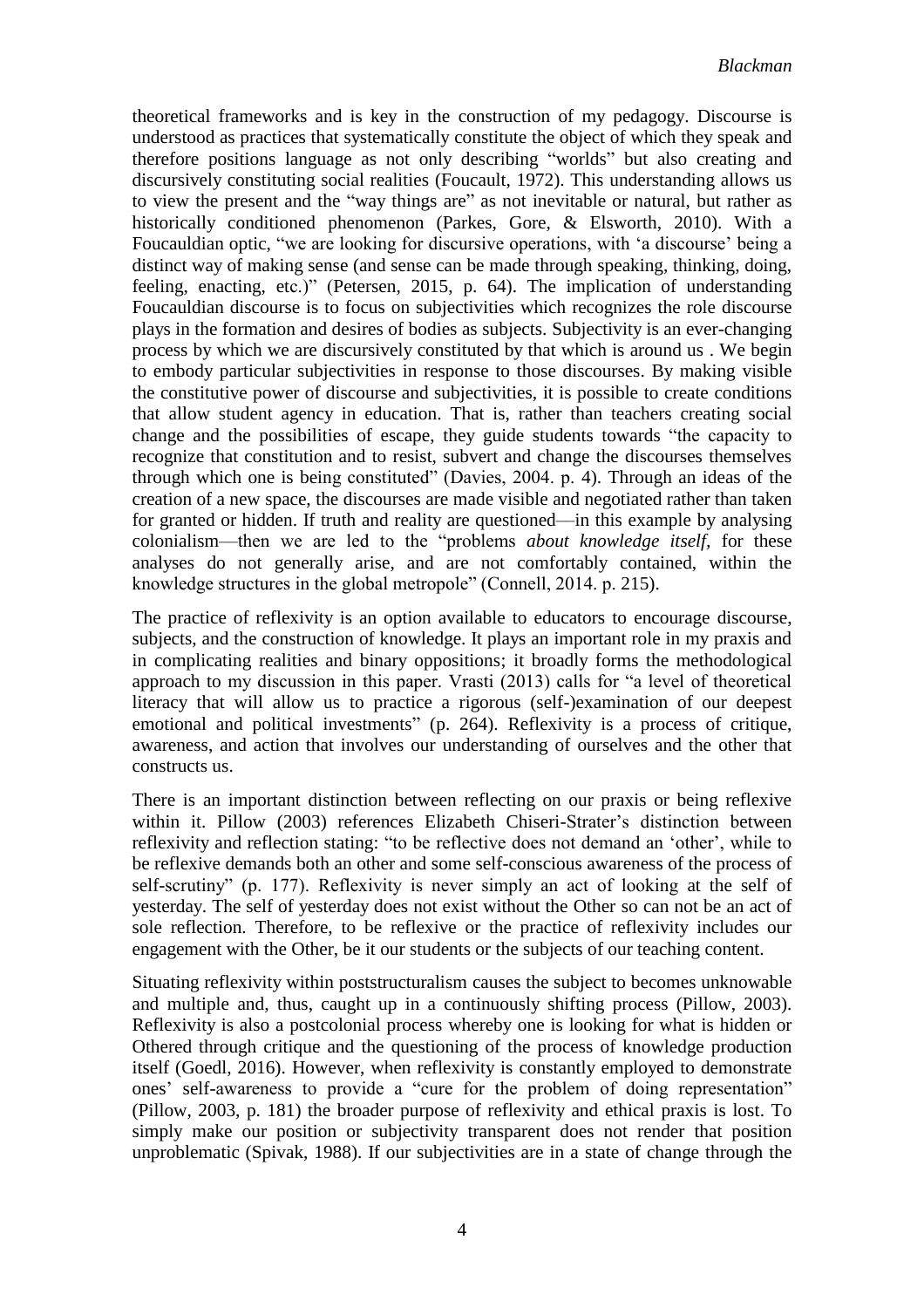actions of reflexivity, then so too is our praxis. Pillow (2003) suggests an uncomfortable reflexivity which does not seek an end point of knowing self and other: "reflexivity that seeks to know while at the same time situates this knowing as tenuous" (p. 188). For teachers tangled in the accountability requirements of professional standards and the grids of what marks quality, this theoretical understanding of reflexivity is a powerful way to work within yet against accountability requirements.

# **IN ACTION: CURRICULUM PLANNING**

International Studies is an elective course offered to expand students' understanding of the complexity of culture and diversity, and Australia's growing relationships with Asian cultures. Schools can teach the topics provided by the curriculum, such as culture and beliefs, culture and travel, culture and gender, or schools can develop their own unit of work in line with the syllabus outcomes. The story of Timor-Leste is lacking in most of the Australian curriculum and is only available as a school-based option across Geography, Society and Culture, and International Studies.<sup>4</sup>

My unit of work focused on Timor Leste's road to "independence" and was designed to be a historical investigation of the Timorese peoples' *struggle* to gain "independence." I placed quote marks around the word independence to signal that the unit would critique the independent status of Timor-Leste<sup>5</sup> and examine the role of neo-colonialism or, as described by Spivak (cited in Childs & Williams, 1997) "post-colonial neo-colonised world" (p. 7). The unit was structured around the linear historical timeframes of Portuguese Timor-Leste, Indonesian Timor-Leste, and "Independent" Timor-Leste. I left out the time before Portuguese colonization but hoped to weave throughout the unit the presence of a long-thriving Indigenous culture which has transformed, been maintained, and is heterogeneous despite the brutal periods of colonialism and neo-colonialism. The postcolonial framing of my teaching asked students to explore these timeframes with an understanding of the physical and ideological forces of colonialism in its various manifestations. Primarily, we looked at the time of Indonesian occupation and the concurrent global silence; itself an act of global colonialism. <sup>6</sup> The unit spent time focusing on the responses of women, children, guerrilla fighters, Timorese people in exile, and the Catholic Church from both within and outside Timor-Leste. A break down of experiences meant that we would not be looking at the peoples of Timor-Leste as a monolithic group who experienced colonialism; rather we acknowledged cultural hybridity and differences in lived experiences, perspectives, and narratives including

-

<sup>4</sup> A 2000 Federal Government Senate report found that Australian governments between 1975 and 1999 hushed reports of human rights abuses in Timor-Leste in order to maintain strong economic ties to Indonesia (Hogg, 2000). The current complex and political nature of the relationship with regard to oil in the Timor Sea makes the history and relationship, perhaps, too political and shameful to enable meaningful ways for inclusion in the Australian curriculum.  $<sup>5</sup>$  Australia played a central role in the rebuilding Timor-Leste after 1999, providing over one</sup> billion dollars (AUD) from 1999-2014 (DFAT, 2014).

<sup>&</sup>lt;sup>6</sup> The occupation's human rights abuses involved the forced displacement of peoples, violations of the *Geneva Convention*, torture and illegal detention of political prisoners, widespread sexual violence, and the deaths of an estimated 250,000 Timorese peoples as a result of conflict and hunger (CAVR, 2005)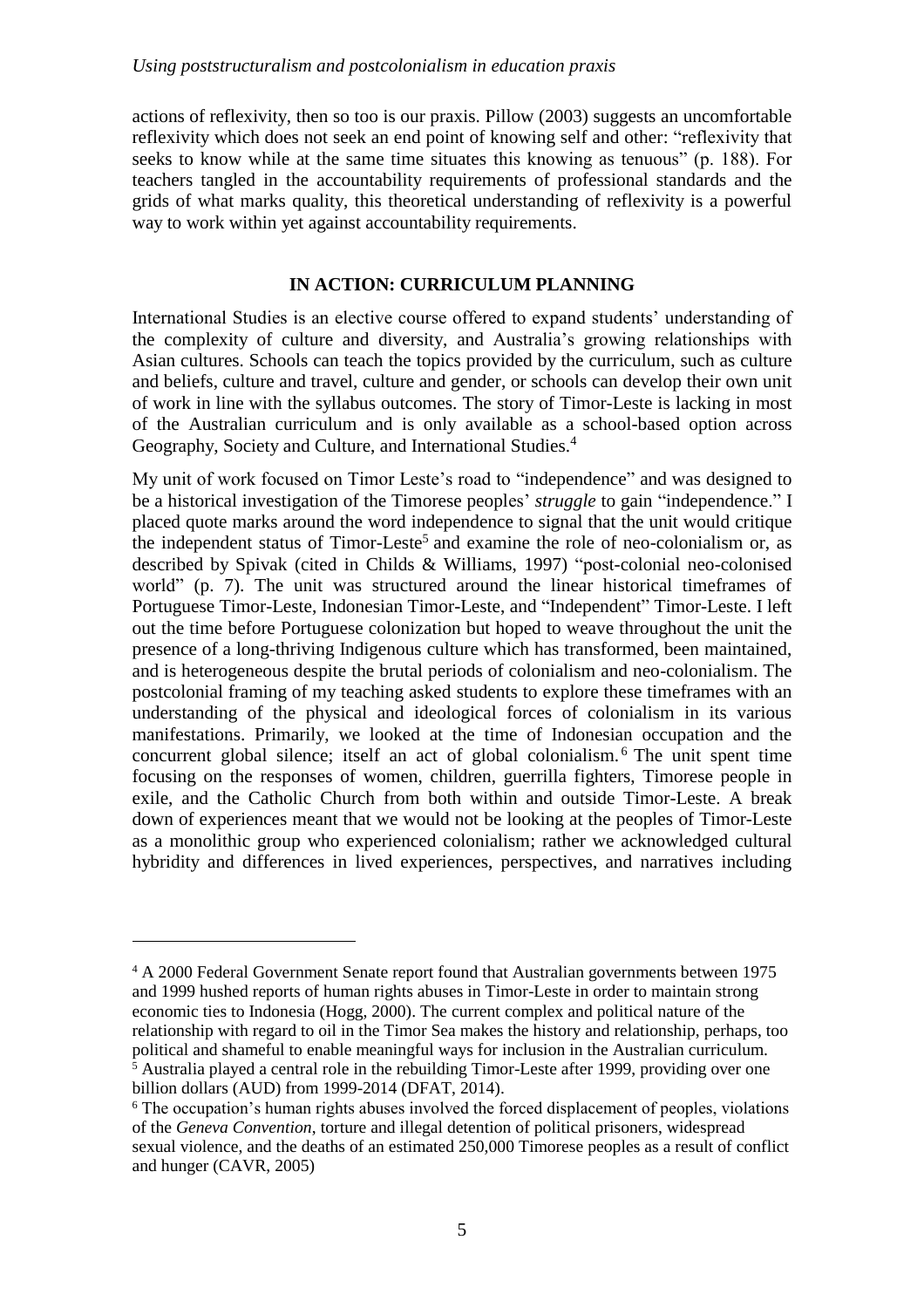that of the elite creole established by Portuguese colonialism. <sup>7</sup> How these individual or collective stories formed a historical understanding and a collective memory for society became a site of reflection and critical interrogation explored by the students. Thus, in this unit, students came to understand that "history" is fragile and not necessarily based in a fixed reality of truths. It becomes narratives of difference and similarities beholden to the fluid subjectivities of narrative form.

Further to breaking down monolithic representations, we explored the hybrid nature of lived experiences and the **"**heterogeneity of cultural identities" (Subedi & Daza, 2008, p. 5). I believed it was important to focus on the survival of Timor-Leste's culture in the face of colonisation, to ensure the achievements of Indigenous cultures are no longer hidden from Eurocentric curricula (Hickling-Hudson, 2011). We focussed on lessons about Tetum, the language of Timor-Leste; spirituality; different lifestyles based on geography; and the various achievements of the guerrilla fighters during the Indonesian occupation rather than on the Other as being a helpless victim to colonial oppression. We acknowledged that there was survival and resistance. This presents its own ethical challenge of how teachers manage the risk of romantic representations of the Other, especially a romantic representation of poverty.

A principal concept we interrogated at the start of this unit on Timor-Leste was poverty. Poverty is often positioned as a fixed and truth phenomenon. Rather than accepting this position, we asked, together, how poverty is constructed. How have poverty and the object of the poor and marginalized people been shaped as a reality? We explored the belief that a person in poverty or a community in poverty is more complex and nuanced than the economic indicators used to define poverty. On reflection, however, I regret not identifying the growing middle class in Timor-Leste, nor spending much time questioning which groups of people within Timor-Leste would describe themselves as "poor". Nevertheless, I hope that having raised questions about issues concerning the concept of poverty, other teachers and classes will explore the issues further. Questions, such as how have the poor come to be poor, should stimulate a greater awareness of the exploitation created by imperialism and maintained by capitalism and neo-colonialism. As stressed by Said (1993), we must recognize that the past, seemingly distant by time, cannot be separated from today.

It is too easy to teach about poverty with amnesia as to how poverty was created in the first place, and inquire as to how does poverty still exist? We must emphasise the developed world's link to the creation of poor subjectivities and exposes the binary opposites which are created and maintained. Binary opposites form power relationships that privilege one term or concept over another and continue domination over what is the inferior Other, such as developed/developing, poor/rich, north/south and so on. Burman and Maclure (2011) suggest we "look for the binary opposites in texts and worry away with them" (p. 288). Stronach and Maclure (1997) argue the task is not to choose between the binary opposites one engages with, "but to complicate the relations between them. To open up the complications that have been smothered" (p. 5).

-

<sup>7</sup> De Almeida (2001) argues that Portuguese remains one official language of Timor-Leste to ensure that those who speak Portuguese, historically the Timorese elite Creole, remain in power and continue to control the majority who speak Tetum.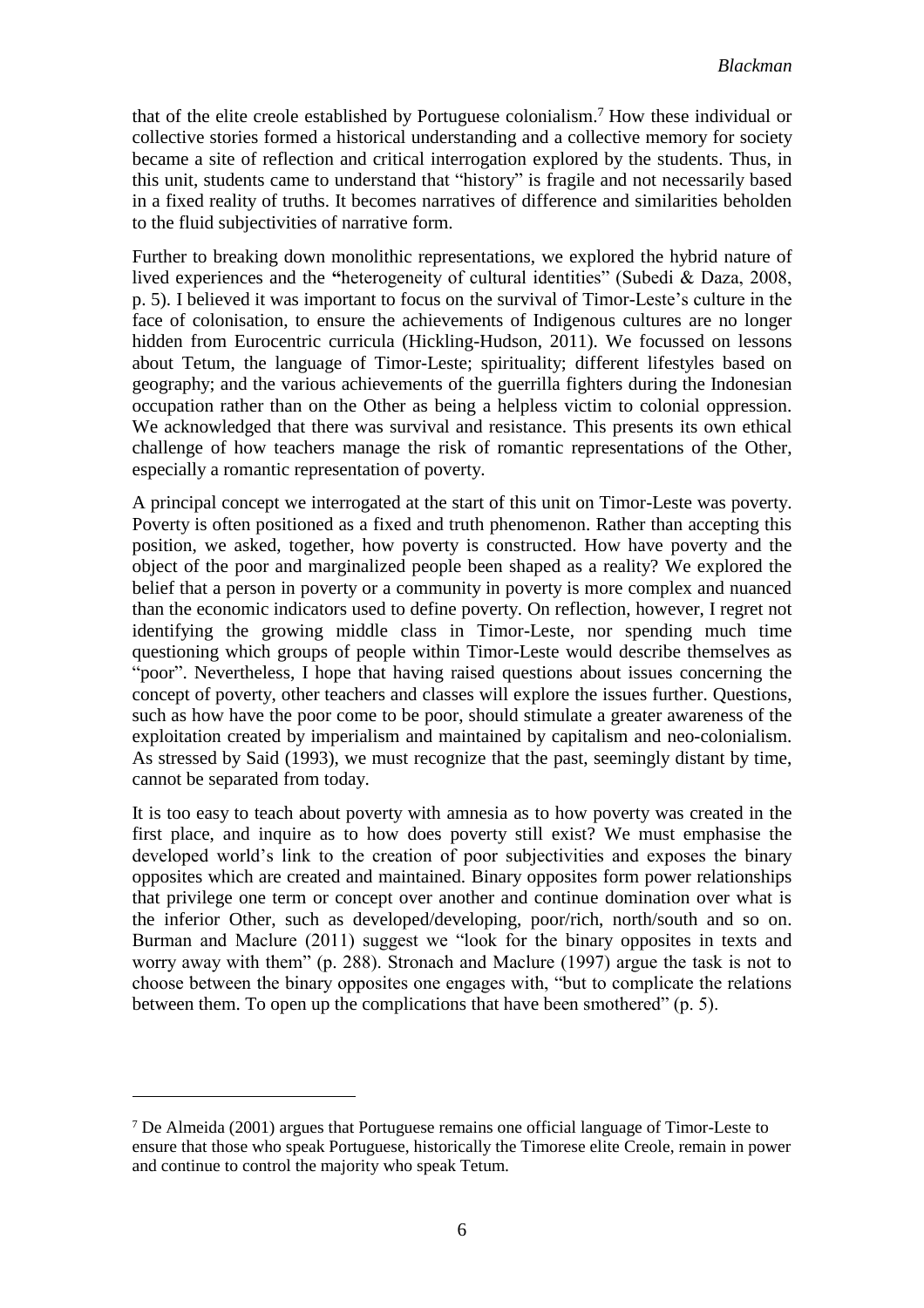# **IN ACTION: PEDAGOGICAL ENCOUNTERS**

I introduced a deconstruction of the ethics around doing historical inquiry about *them* by *us,* so that the questions *we* ask might change. The praxis of the intellectual teacher should be attempting to know how the other is constructed within our current worlds and unravel the processes and structures of othering with our students. Spivak calls on intellectuals to, "attempt to disclose and know the discourse of society's Other" (1988, p. 66). In order to do this, I structured three questioning frameworks:

- Consider how ethical is it to study the other without examining *our* interconnectedness to the other in the past, present, and future. For my unit of work, the Other was formed by the binary opposites available of rich/poor, developed/developing, colonizer/colonized, Western/Indigenous, white/black, and so on.
- Highlight the conditions that allow for our engagement with the other via school studies, including the historical conditions, the regimes of truth and our connection to the binary opposites investigated.
- Deconstruct the implication of our study. Who does it benefit? How may it continue monolithic representations of the Other which are oppressive or could our study be transformative? And for whom?

These are difficult questions to navigate with students but need to be embedded and discussed along the entirety of the unit of work. The idea of opening up an ethical space allows for conceptualizing and engaging with a space of "difference and diversity between human communities" (Ermine, 2007, p. 194). While it doesn't negate the ethical risks, it does allow for a dialogue around them and the opportunity to create grids of ethical conduct with our students.

Focusing on the types of questions we should ask when studying the Other helped frame our deconstruction of monolithic representations, and the processes involved in othering, Deconstruction is a way of affirming what has been Othered or forgotten in discourse, and to do this we must first not assume that what is "conditioned by history, institutions or society is natural" (Derrida in Kofman, 2002). For example, asking "how" the people of Timor-Leste have been constructed as the developing Other rather than taking it for granted that Timor-Leste is naturally poor. "How" questions enable us to explore the discourses at play in whatever context we are interested in (Petersen, 2015). Rather than looking for "why," which seeks a more constructed set of answers, "how" allows a messier exploration of discourse and phenomenon. For example: How does Australia maintain poverty in Timor-Leste or help alleviate it? How did the Indigenous traditions of Timor-Leste survive colonization and neo-colonisation?

Questions that trouble the binaries between Australia and Timor-Leste allowed students to comprehend poverty as not existing in a far off distant land. Rather, it is connected to their ability to sit in this developed world classroom and study poverty. This was challenging for many students: to have the historical inquiry of poverty end up as an inquiry of themselves and the action of doing historical inquiry. By spending time investigating with a focus on *us* rather than *them*, we were able to trouble and expose the dominance of Western narratives through binary opposition. This allows for the postcolonial aspiration of beginning to affirm what has been othered or forgotten in discourse.

In thinking of the types of questions to investigate and the ethics of doing so, the subjectivity of those who construct knowledge is key within a poststructural and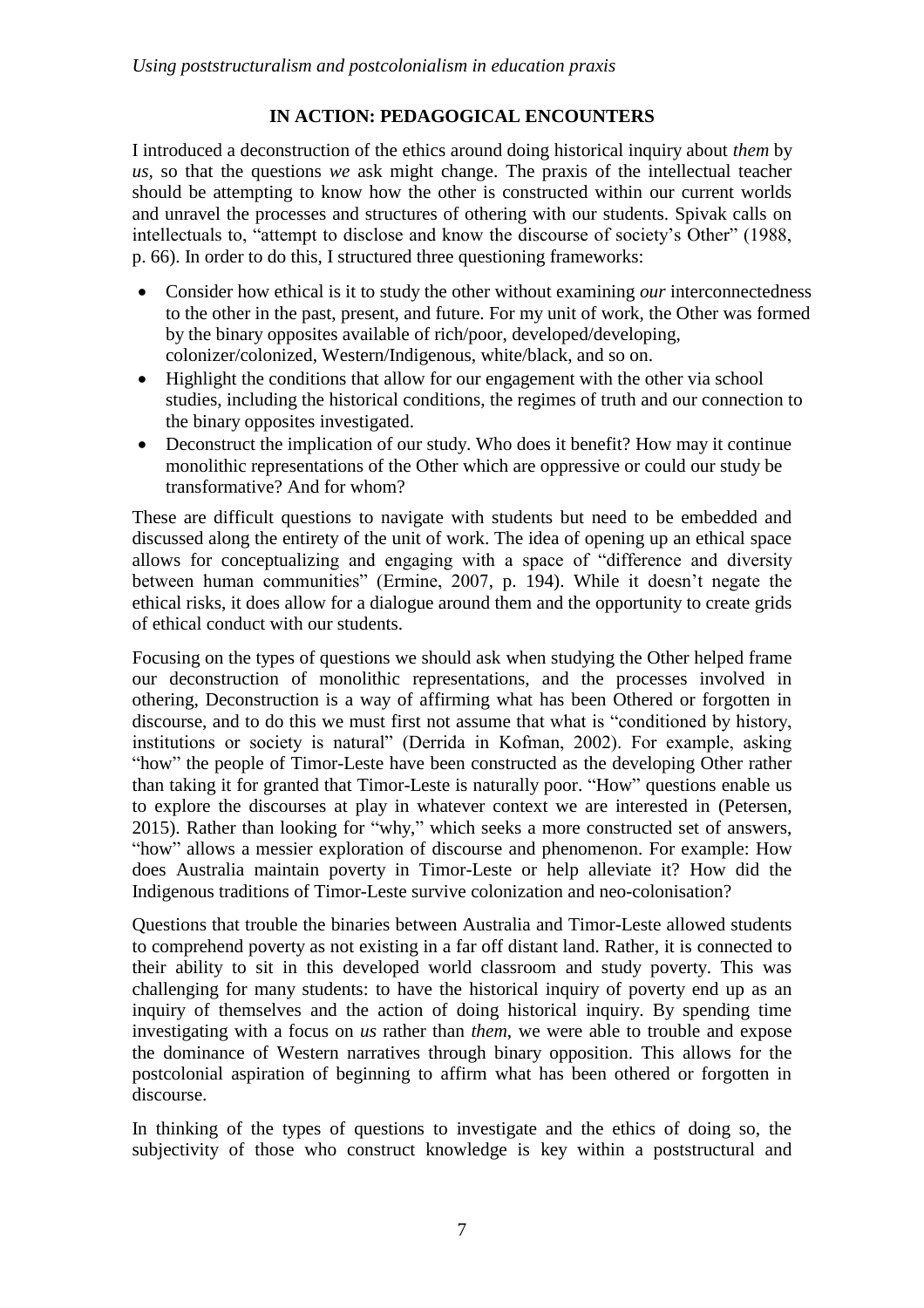postcolonial praxis. Subjectivity was introduced into the classroom by challenging the traditional classroom understandings of bias, which has a negative association and students have often been taught to avoid their own and to look for bias in texts. We questioned how knowledge has been constructed, and the way truths are created as discourse is circulated and widely shared, creating social realities. This tied in with our understanding of narratives forming metanarratives. By considering our subjectivities in studying the Other, I endeavoured to open a space where students understood that this entire course was created and presented through the subjectivity of an individual: myself. They were learning about the culture and experience of others predominantly through one person's representation. Students were engaging in discussion that highlighted the unspoken discourses of the student teacher relationship, and the way they are positioned daily at school. We also began to highlight the power teachers can have in presenting knowledge as objective fact and truth and, at times, the students' lack of power to question this without being labelled reprimanded.

To talk through my subjectivity as teacher and to explore the ethics around that, I showed my students a picture of me with "my Timorese family." There are around 20 people in the photo, all of them Timorese except me and the people I was travelling with. We posed in front of the family's house and have done so now each time I have visited them. In the version of the photo I showed my class, I blurred out all the faces except my own. I asked in our learning space who has the voice? Who does not? Whose life am I talking about? Is it a problem that I talk about other peoples' history but they *cannot*? How can we reposition this? This wasn't a case of throw your hands in the air and walk away from the unit or walk away from discussing the life of the Other, but rather this visual aid positioned our learning experience in a way that acknowledged silencing is taking place as we construct our knowledge and understanding of the subject of our inquiry. As such, the Other has not been engaged in dialogue or agreement as Ermine (2007) suggests is needed when creating ethical engagement between Western and Indigenous communities. I have acknowledged the lack of agreement and dialogue and tried to both incorporate and challenge my own subjective implicatedness in the learning process.

Poststructuralism provides a space to incorporate the personal into research to ensure the subjectivity of the researcher is represented so that they are no longer granted the, "absolute authority for representing 'the other' of the research" (Gannon, 2006, p. 475). This same space can be incorporated into teaching praxis. It becomes a task of performing the position of "teacher" who is providing students with an education, while also calling this performative subjectivity into question. It can become a process of making these subjectivities both visible and strange so that teachers are not granted authority to speak for those who have for so long been, and continue to be, silenced. The availability of technology and the increased availability of direct testimonies and so forth does enable other voices to enter into the classroom.

My voice and other voices were constructed as narratives. Rather than using the word narrative with students, I spoke of stories and story sharing. As an Aboriginal man, story sharing is a central focus of my culture and pedagogy. My postcolonial praxis often "is simply the defence and preservation of Indigenous knowledge and practices, in the chaos and violence of conquest" (Connell, 2014, p. 214). In researching Aboriginal Australian knowledge and pedagogies, Yunkaporta and McGinty (2009) found story sharing as central to successful lessons. Thus, I tried to create a space whereby stories form the central focus of pedagogy, rather than as a segue from facts or the "real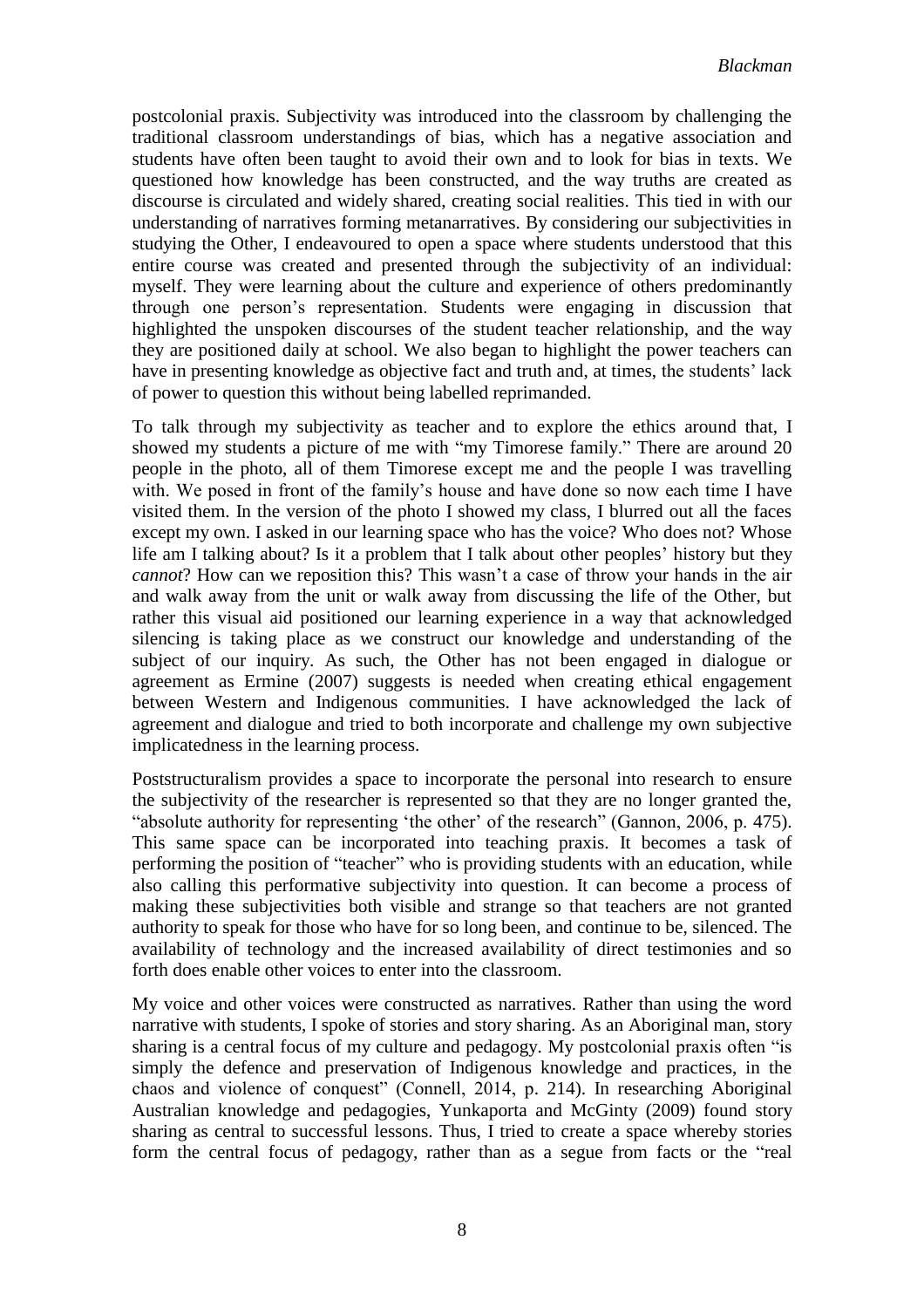## *Using poststructuralism and postcolonialism in education praxis*

discussion" at hand. Often, this was done in the form of a yarning circle. It was important that, as a class, we selected an area outside that became our space for yarning circles, and that we understood the spiritual significance of the land as the source of energy and life for Aboriginal peoples. In the yarning circle, the students could share their own stories and the discussion would weave in any direction the students wanted. Not only was the subject of our learning about the Other, but the pedagogical approach was other. It was an experience the students responded to positively. Through my story telling and our yarning circles, it was readily acknowledged that the stories were inherently subjective. This meant all the history I presented through story telling and the sharing of stories, experiences and knowledge in the yarning circle was understood to be subjective. The subjective nature of knowledge, stories, and our understanding of ethics of representation lead us to ask how are some stories more "right" than others and accepted as truth? Or why some stories are not circulated and silenced in discourse or school curriculum.

The social sciences should not avoid talking "about the destruction of social relations, about discontinuity and dispossession, about the bloodshed and suffering involved in creating the world in which we currently live" (Connell, 2007, p. 215). These elements of human history and existence should be discussed in the classroom but not in a way that aims to shock or overwhelm students. Embedding them is one way to continue the discussion around the silencing process in school curriculum and social discourse. Rather than giving facts or numerical statistics about those living in poverty or suffering, we discussed the bloodshed and suffering as an experienced story of one individual with one family, one community and so on. From here we built that up. When I said to students there were over 1,000 recorded cases of sexual violence as a weapon of war in Timor-Leste, students could immediately think of the individual testimonies we had read first. Stories before statistics is a vital shift in historical pedagogy. It was one way available to me in a classroom to make history individual. However, we were not looking to make our lessons filled with sympathy. We made our lessons a space filled with people. Filled with the understanding that history is the lives of people. That these individual stories may resonate with the experience of other peoples, which then creates a historical metanarrative. In this action, I hope the students started to view difference among peoples without a deficit gaze, as well as break down the exotic representations of the global poor or global suffering.

By this stage, we come to one of the biggest hurdles for teachers interested in social change and deconstructive praxis: the requirement to conduct an assessment which seeks to find truth, construct the right answer, and provide a quantified rank of student achievement. It is a struggle global academics are fighting against, as neoliberalism seeks to "assume that there is a homogenous domain of knowledge on which measuring operations may be performed" (Connell, 2014, p. 211). In schools, an assessment task will generally establish a homogenous truth, measured against outcomes or generalized descriptors. How do we ensure oppressive truths don't continue to be replicated through assessments that decide what is truth or not? We asked how ethical it is it to reduce the history of peoples of human beings to a series of comprehension examination questions or a task that shows *our* knowledge of *their* history. I decided to focus on Timor Leste's involvement in WWII, where, in groups, the students created an awareness campaign, highlighting this moment in Timor-Leste and Australia's history. We hadn't learnt the story in class, so it was an opportunity for the students to apply their knowledge of the types of questions we should ask and the ethics of historical inquiry.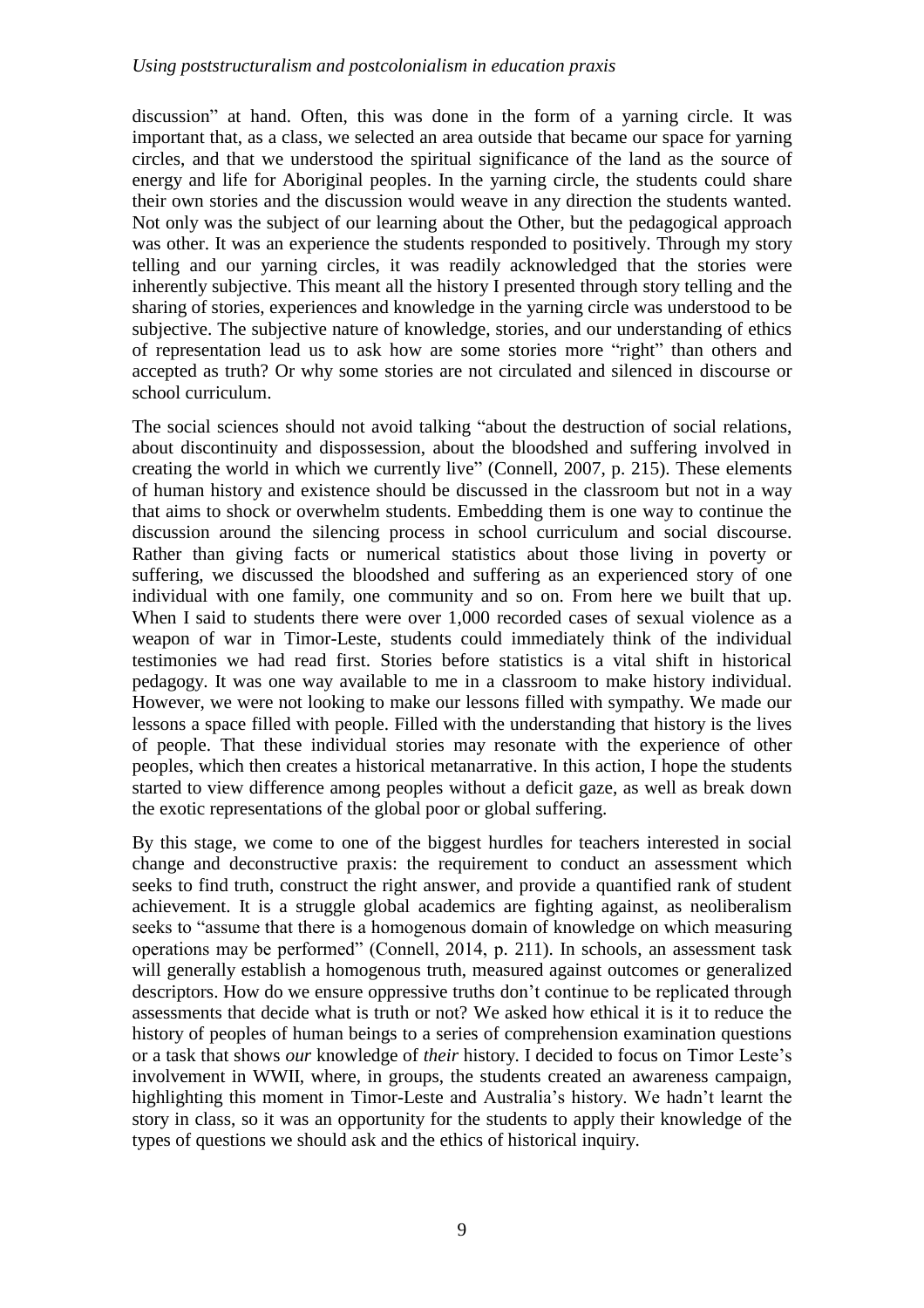Their assignment was to ask questions and make judgements as to how history has been constructed and circulated, and to then try and tell the story to their peers. Some students made presentations, picture books, and some wrote a verbatim play. This form of assessment task was praised by my peers in the staffroom for engaging students in a creative form of higher order assessment. It aligned to the syllabus outcomes as well as other measurements of quality teaching, such as high expectations. Students made a judgement about why the story is either important or not, and why they believed it wasn't taught in schools. Why is the story of the loss of 40,000–60,000 Timorese lives during WWII not widely circulated in Australian classrooms? How has *this* story become one that is less mobile, less circulated, less known, in comparison to other war stories and narratives, such as Gallipoli or the "Fuzzy Wuzzy Angels" of Papua New Guinea. Even now, as a full time history teacher, this exact set of questions has reemerged as written into the history program as the Kokoda story and not that of Timor-Leste. This example in the history or international studies classroom is a way students can see clearly how history is subjectively constructed.

#### **CONCLUSION**

In aiming to achieve a poststructural and postcolonial praxis I have discussed how different ways of knowing and engaging with the "Other" might/can be incorporated into teaching praxis and curriculum planning. This discussion contributes to the alternatives in education from a postcolonial optic which resist neoliberalism in all domains of education, from classroom pedagogy to academic work and knowledge production. I hope to have highlighted what "different ways of knowing" may mean and how this can be interrogated collaboratively with students by exploring a variety of theoretical concepts and tools. This included identifying ethical spaces with students so that they may be reflexive to the conditions that allow for their inquiry of the Other and the implications of studying the lives of Othered communities. Through incorporating story sharing and deconstructing language, my unit of work resisted Western ways of knowing by placing significant value on Indigenous ways of knowing and practice. Students also identified the inherent subjective nature of knowledge, history, and the teachers who guide them. I was fortunate to engage a class and group of peers who were supportive of my praxis and the unit of work. It was seen as creative and engaging rather than an overt challenge to the norms. Working within the prevailing structures to resist, subvert, and expose them seems a tangible way forward for the poststructural and/or postcolonial educator. Exploring seemingly small sites of resistance has guided my praxis since, in the hope that each class I teach is exposed in some small or major way to the postcolonial and poststructural project of a decolonised more peaceful world.

## **REFERENCES**

- Burman, E., & MacLure, M. (2011). Deconstruction as a method of research. In B. Somekh, & C. Lewin (Eds.), *Theory and methods in social research* (2<sup>nd</sup> ed, pp. 286–295). London: Sage Publications Ltd.
- Childs, P., & Williams, R. P. (1997). *An introduction to post-colonial theory*. London: Prentice Hall.
- Clarke, T. (2014). *Timor's oil.* Retrieved from Right Now: Human Rights in Australia: http://rightnow.org.au/writing-cat/article/timors-oil/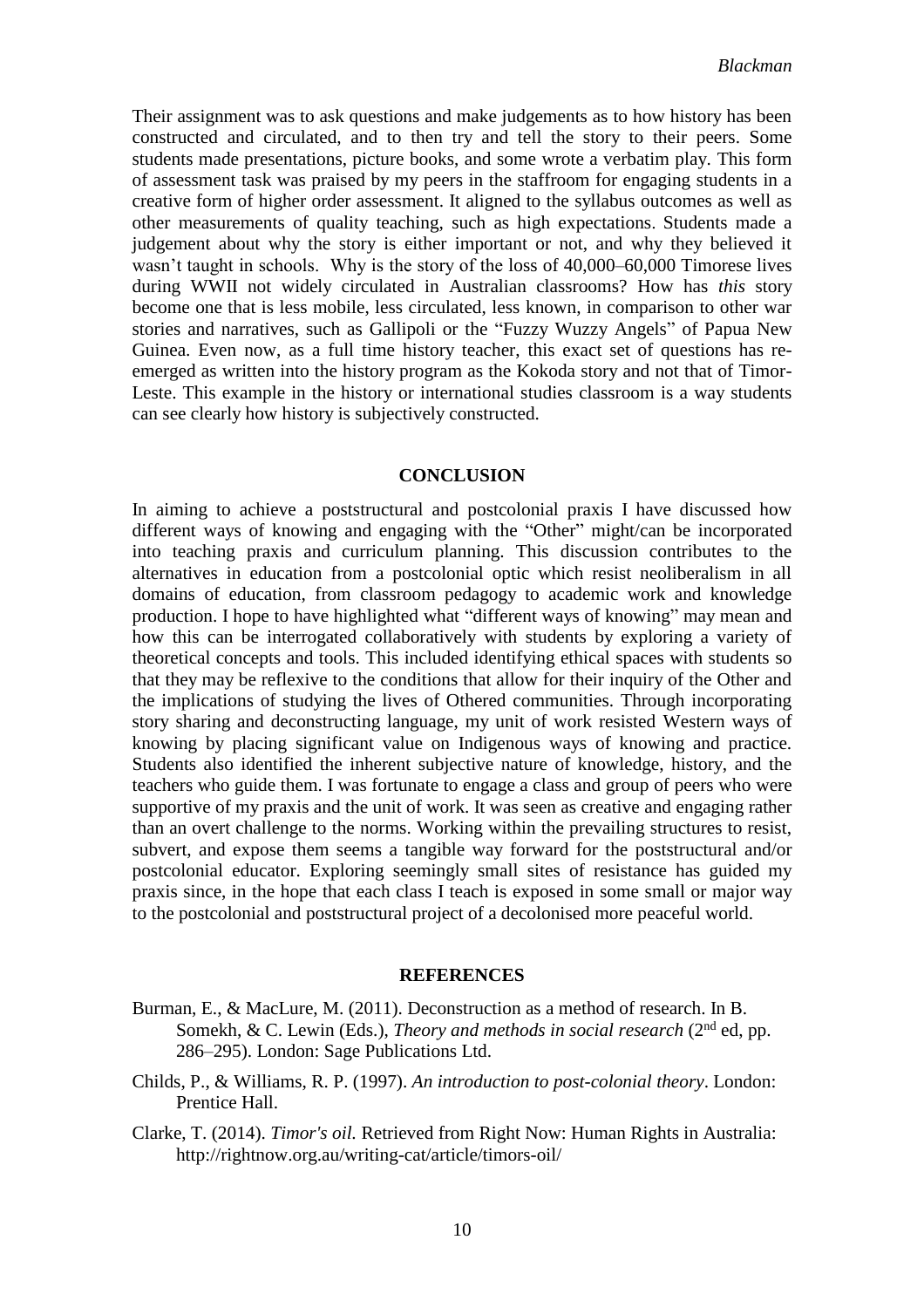## *Using poststructuralism and postcolonialism in education praxis*

- Connell, R. (2007). *Southern theory*. Allen & Unwin. Retrieved from [http://www.myilibrary.com?ID=423154](http://www.myilibrary.com/?ID=423154)
- Connell, R. (2014). Using southern theory: Decolonizing social thought in theory, research and application. *Planning Theory. 13*(2), 210–223.
- Davies, B. (2004). Introduction: Poststructuralist lines of flight in Australia. *International Journal of Qualitative Studies in Education,* i(1), 1–9.
- de Almeida, M. V. (2001). Epilogue of empire: East Timor and the Portuguese postcolonial caatharsis. *Identities , 8*(4), 583–605.
- Department of Foreign Affairs and Trade. (2014). *Where we give Aid: Timor-Leste.* Retrieved from Australian Government Department of Foerign Affairs and Trade: Aid:<http://aid.dfat.gov.au/countries/eastasia/timor-leste/Pages/default.aspx>
- Ermine, W. (2007). The ethical space of engagement. *Indigenous Law Journal. 6(*1) 193–203.
- Foucault, M. (1972). *The archeology of knowledge.* New York: Pantheon Books.
- Gannon, S. (2006). The (im)possibilities of writing the self-writing: French poststructural theory and autoethnography. *Cultural Studies: Critical Methodologies, 6*(4), 474–495.
- Goedl, D. (2016). Decolonizing dominant knowledge and knowledge production: Special issue editorial introduction. *Postcolonial Directions in Education. 5*(2) 163–171.
- Guattari, F. (2000). *The three ecologies.* (I. Pindar, & P. Sutton, Trans.) London: The Athlone Press.
- Hickling-Hudson, A. (2011). Teaching to disrupt preconceptions: Education for social justice in the imperial aftermath. *Compare: A Journal of Comparative and International Education, 41*(4), 453–456.
- Hogg, J. (2000). *East Timor: Final report of the Senate Foreign Affairs, Defence and Trade References Committee.* Retrieved from Parliament of Australia: [http://www.aph.gov.au/Parliamentary\\_Business/Committees/Senate/Foreign\\_Affa](http://www.aph.gov.au/Parliamentary_Business/Committees/Senate/Foreign_Affairs_Defence_and_Trade/Completed_inquiries/1999-02/east_timor/report/index) [irs\\_Defence\\_and\\_Trade/Completed\\_inquiries/1999-02/east\\_timor/report/index](http://www.aph.gov.au/Parliamentary_Business/Committees/Senate/Foreign_Affairs_Defence_and_Trade/Completed_inquiries/1999-02/east_timor/report/index)
- Kemmis, S. (2012). Researching educational praxis: Spectator and participant perspectives. *British Educational Research Journal, 38*(6), 885–905.
- Kofman, A. Z. (Producer), Dick, K., & Kofman, A. Z. (Directors). (2002). *Derrida* [Motion Picture]. United States.
- Laws, C., & Davies, B. (2000). Poststructuralist theory in practice: Working with "behaviourally disturbed" Children. *International Journal of Qualitative Studies in Education*, *13*(3), 205–221.
- Ninnes, P., & Burnett, G. (2003). Comparative education research: Poststructuralist posibilities. *Comparative Education, 39*(3), 279–297.
- Parkes, R. J., Gore, J. M., & Elsworth, W. A. (2010). After poststructuralism: Rethinking the discourse of social justice pedagogy. In T. Chapman & N. Hobbel (Eds.), *Social justice pedagogy across the curriculum: The Practice of freedom*  (pp. 164–183). New York: Routledge.